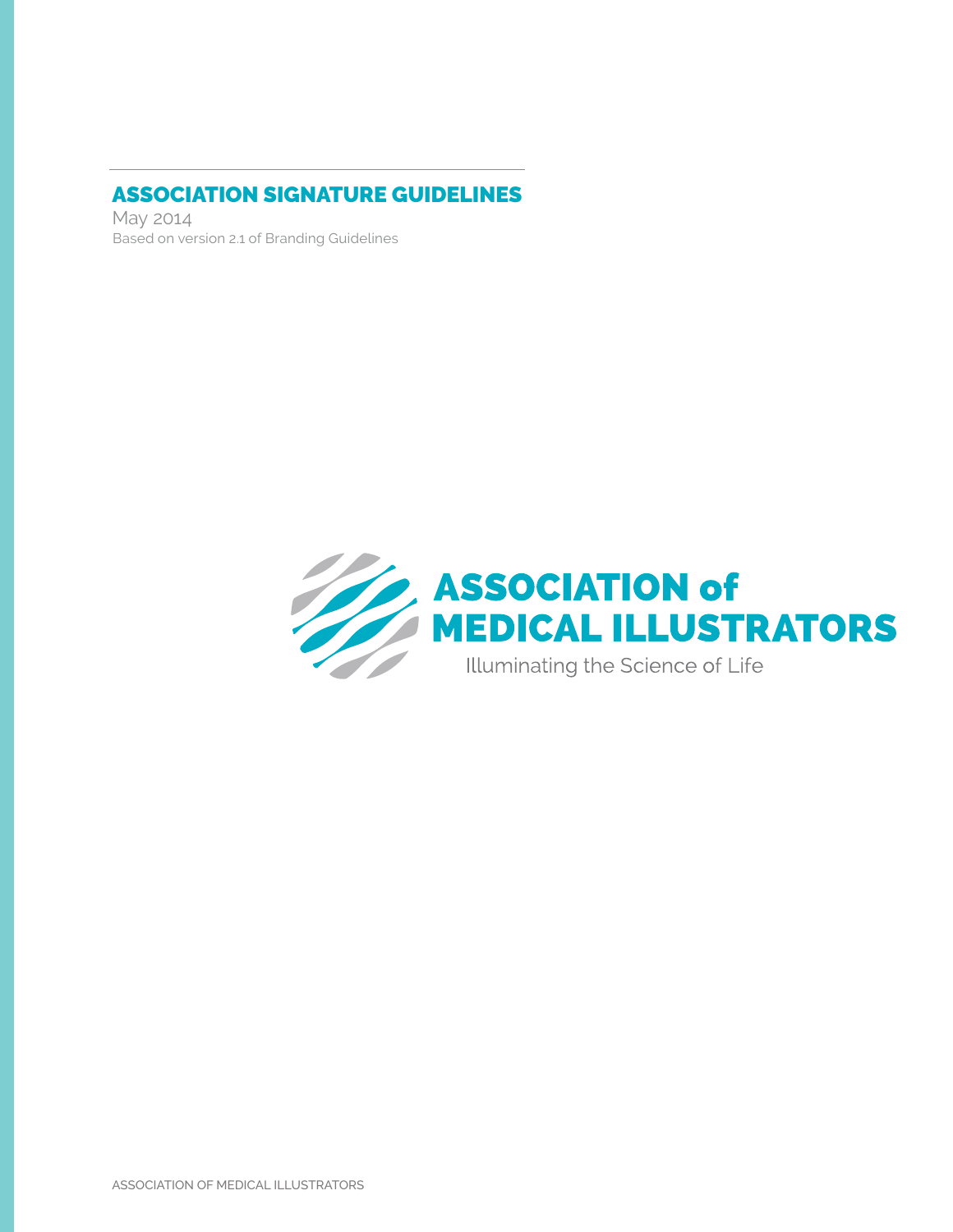# AMI SIGNATURE



# ASSOCIATION COLOR PALETTE

#### **MATCH COLOR REPRODUCTION—INK SUBSTITUTION**

In lieu of the Association Colors shown on this page, use the PANTONE® Colors listed, the standards for which are shown in the current edition of the PANTONE Color Formula Guide. The colors shown on this page and throughout this guide have not been evaluated by Pantone, Inc for accuracy and may not match the PANTONE Color Standards.

**AMI Teal** | Pantone 7467 C **AMI Grey** | Pantone 424 C

FOUR COLOR PROCESS c-cyan: **100%** m-magenta: **0%** y-yellow: **27%** k-black: **0%**

RGB REPRODUCTION r-red: **0** g-green: **168** b-blue: **180**

HEX: **00A8B4**

FOUR COLOR PROCESS c-cyan: **30%** m-magenta: **22%** y-yellow: **19%** k-black: **53%**

RGB REPRODUCTION r-red: **108** g-green: **111** b-blue: **112**

HEX: **6C6F70**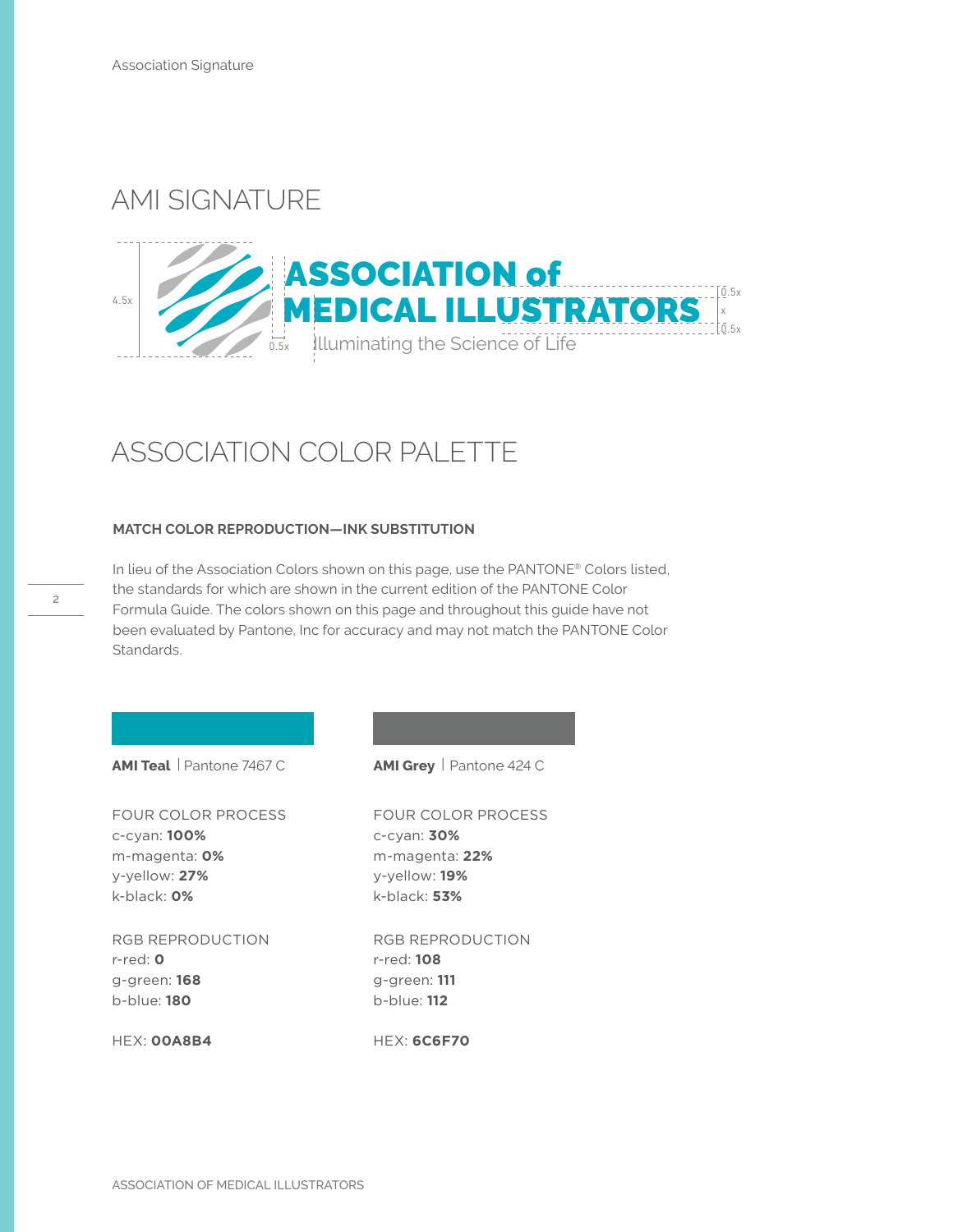# ALTERNATE LOCKUPS

**STACKED**



 ASSOCIATION of MEDICAL ILLUSTRATORS

Illuminating the Science of Life



#### **Usage:**

3

The above lockup is meant to be used only in the case of tight vertical spaces where use of the primary association lockup proves to be too constricting. (example: merchandising)

**SANS-ICON**

### ASSOCIATION of MEDICAL ILLUSTRATORS

### ASSOCIATION of MEDICAL ILLUSTRATORS

Illuminating the Science of Life

#### **Usage:**

The above lockups are meant to be used only in the case of tight space restrictions where content, or layout, restricts the ability to legibly include the association icon or even, as seen on the right, the AMI tagline.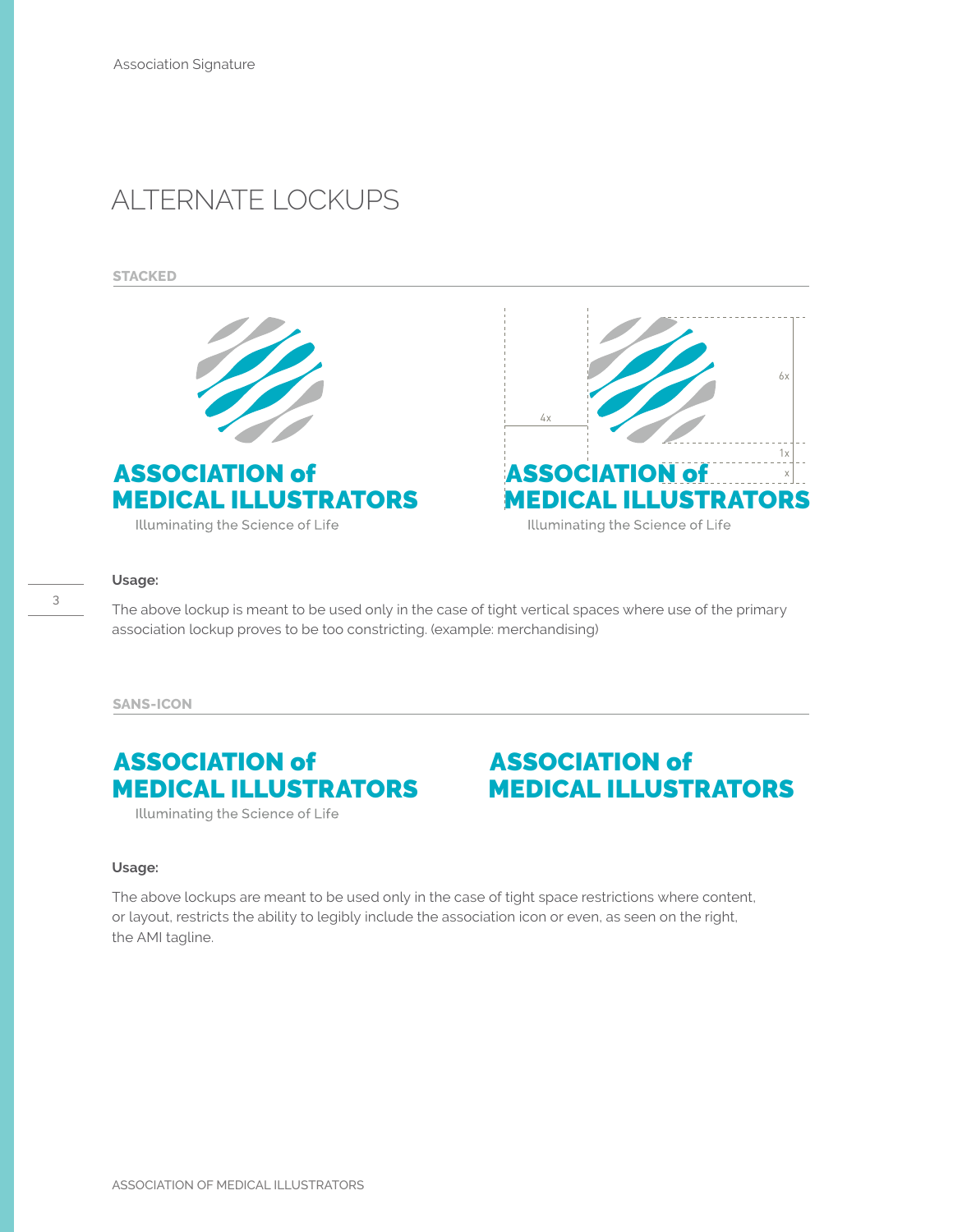# MINIMUM SIZE & CLEAR SPACE REQUIREMENTS

#### **MINIMUM SIZE**

The Association of Medical Illustrators' Signature must never appear smaller than shown in the demonstration below. The minimum size will assure that the Signature is clearly legible in all forms of reproduction.



### **MINIMUM CLEAR SPACE REQUIREMENTS**

Reserving the area of isolation (minimum clear space) enhances the distinctiveness of the Association Signature and demonstrates respect for the AMI brand.

The area of isolation in the peripheral area, the depth of which is equal to x-height of the letterforms. No typography, illustration, or geometric shape other than the Association Signature should be placed in the area of isolation. Even with the signature has to be placed at an edge or in a confined space, it should be laid out so that the area of isolation is secured.

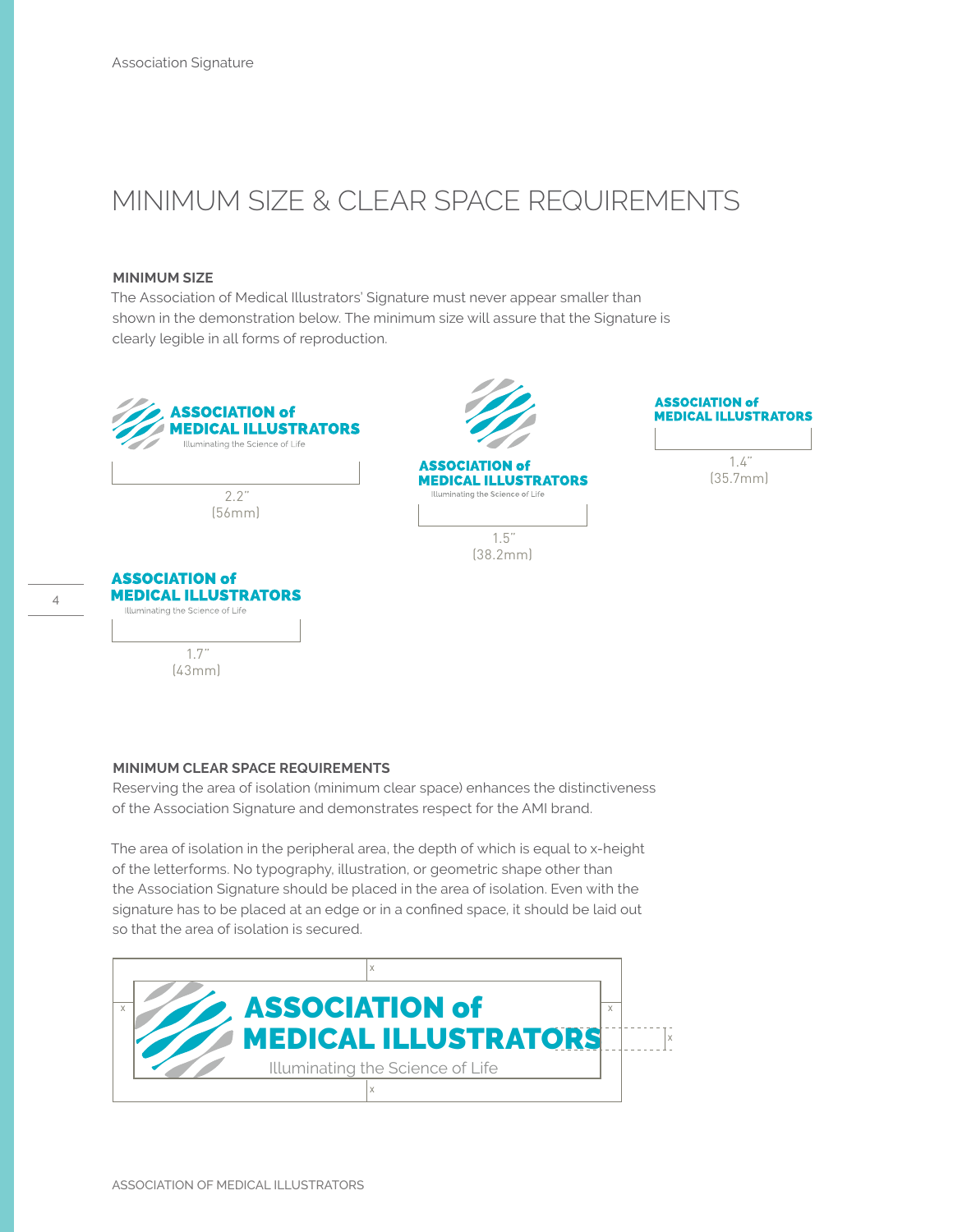# COLOR SPECIFICATIONS

**POSITIVE USE**



#### **REVERSED OUT, 2 COLOR — FROM A SOLID OR IMAGE**



White & AMI Teal

#### **Usage:**

The 2-Color lockup on the left can be used when reversing out from both a solid or image.

**DO NOT** use this system on any materials with contrasting color that will impede legibility.

#### **REVERSED OUT, 1 COLOR, OUTLINED — FROM A SOLID OR IMAGE**



**White** 

### **Usage:**

This 1-Color lockup should be used on **all** materials where color will contrast with the above 2-Color system.

NOTE: All fully reversed out association lockups must outline the outer 4 elements in the AMI icon as seen on the left.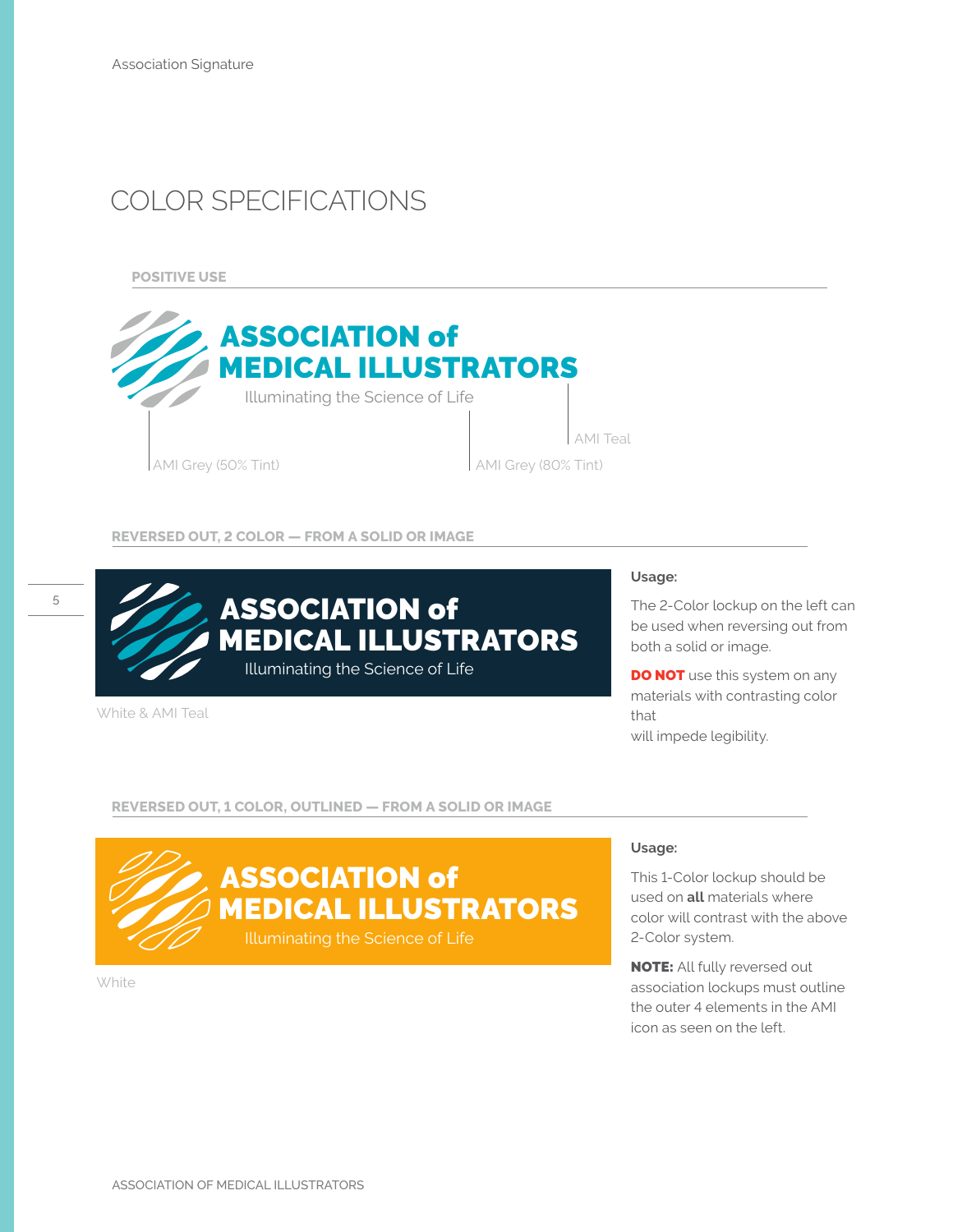# INCORRECT USE

Illuminating the Science of Life





Rearrange or scale any elements within the Association Signature other than those approved in this guides alternate lockups.



#### **DO NOT**

Change the color of the Association Signature to any color other than those approved in this guides color specifications. Also do not change the color of the Signature in any partial form, as in letters, words, or icon lines.



**SSOCIATION of** 

### **DO NOT**

Reverse out the Association Signature over any complex image without the proper negative space for legibility.



# **ASSOCIATION of**

MEDICAL ILLUSTRATORS Illuminating the Science of Life

**IEDICAL ILLUSTRATORS**<br>Illuminating the Science of Life

### **DO NOT**

Reverse out the Association Signature in the 2-Color lockup over any color or image with contrasting color that will impede legibility.

#### **DO NOT**

Reproduce the Association Signature in an outline version.





### **DO NOT**

Alter the fill, color, or outlines of the icon shapes in the 1-color signature lockups.

### **DO NOT**

Reverse out the Association Signature over any screen or light color. Also **DO NOT** intersect, split, or cut any portion of the Association Signature or partially reverse out.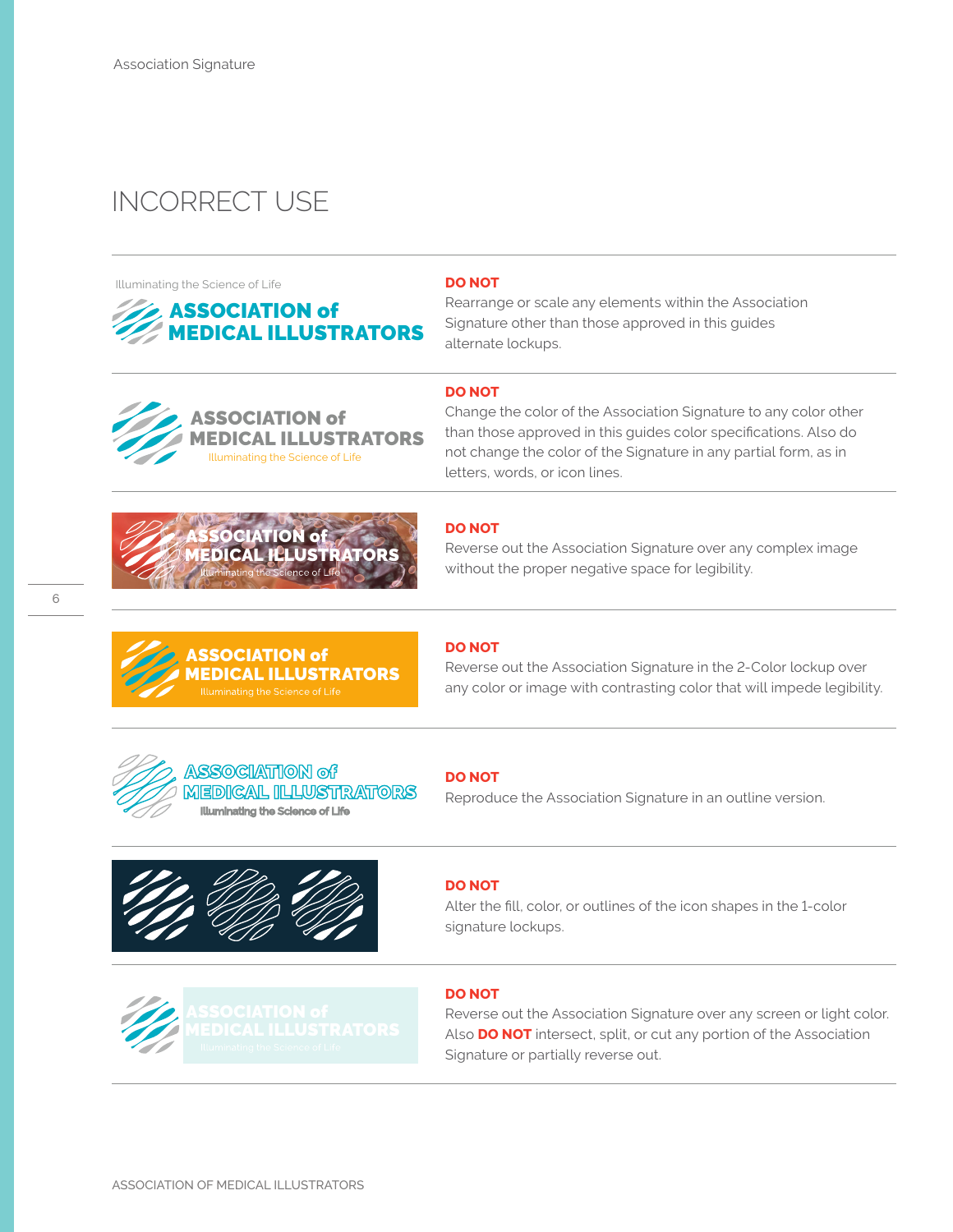# SUB-BRANDING



With its enthusiasm for life, the color orange relates to adventure and risk-taking, inspiring physical confidence, competition and independence.



Being the lightest hue of the spectrum, the color psychology of yellow is uplifting and illuminating, offering hope, happiness, cheerfulness and fun.





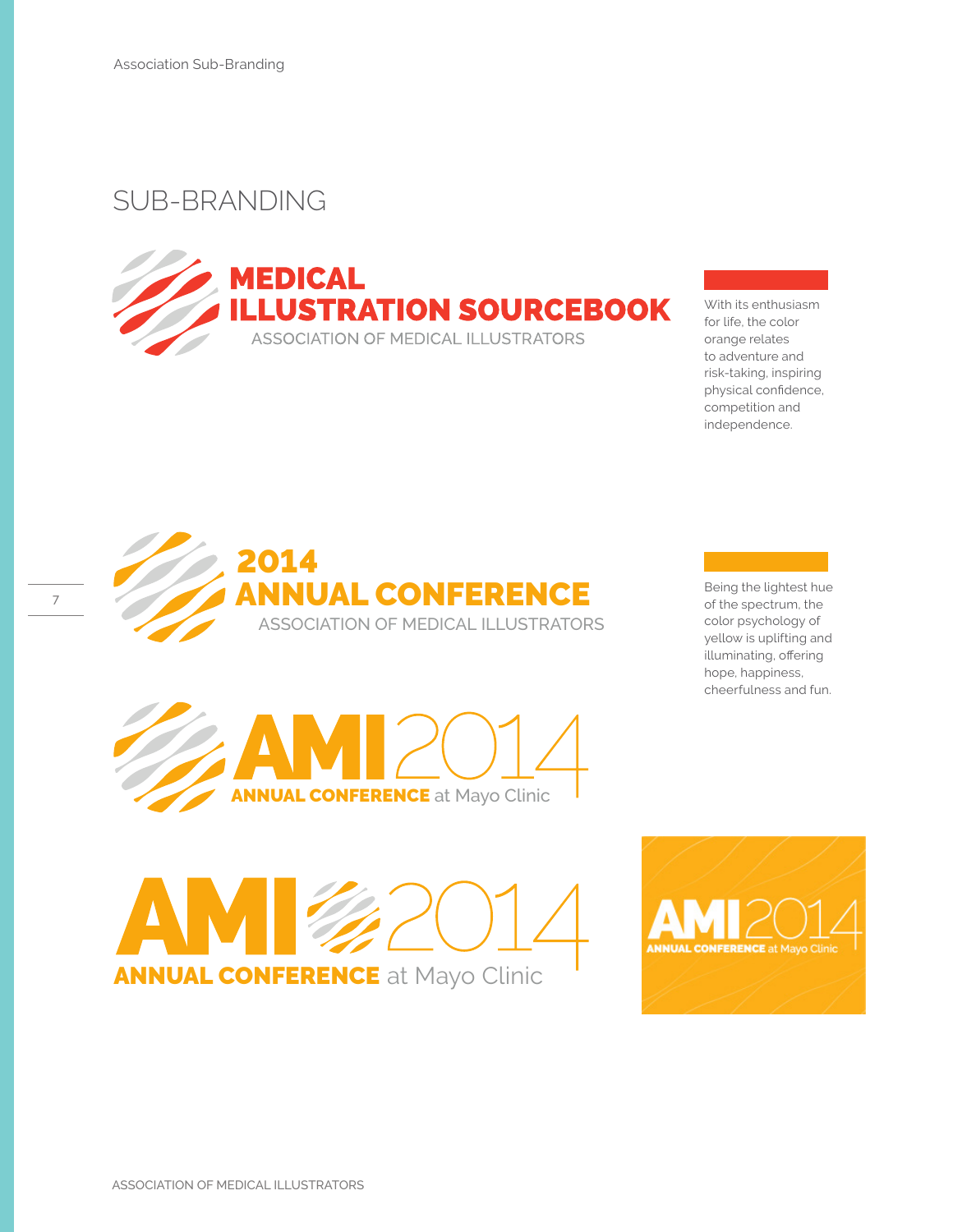# SUB-BRAND COLOR SPECIFICATIONS

**AMI Orange** | Pantone 137 C

FOUR COLOR PROCESS c-cyan: **0%** m-magenta: **35%** y-yellow: **100%** k-black: **0%**

RGB REPRODUCTION r-red: **255** g-green: **161** b-blue: **0**

HEX: **FFA100**

**AMI Red** | Pantone 172 C

FOUR COLOR PROCESS c-cyan: **0%** m-magenta: **85%** y-yellow: **90%** k-black: **0%**

RGB REPRODUCTION r-red: **249** g-green: **70** b-blue: **28**

HEX: **F9461C**

**AMI Indigo** | Pantone 548 C

FOUR COLOR PROCESS c-cyan: **96%** m-magenta: **16%** y-yellow: **22%** k-black: **67%**

RGB REPRODUCTION r-red: **0** g-green: **66** b-blue: **80**

HTML: **004250**

8